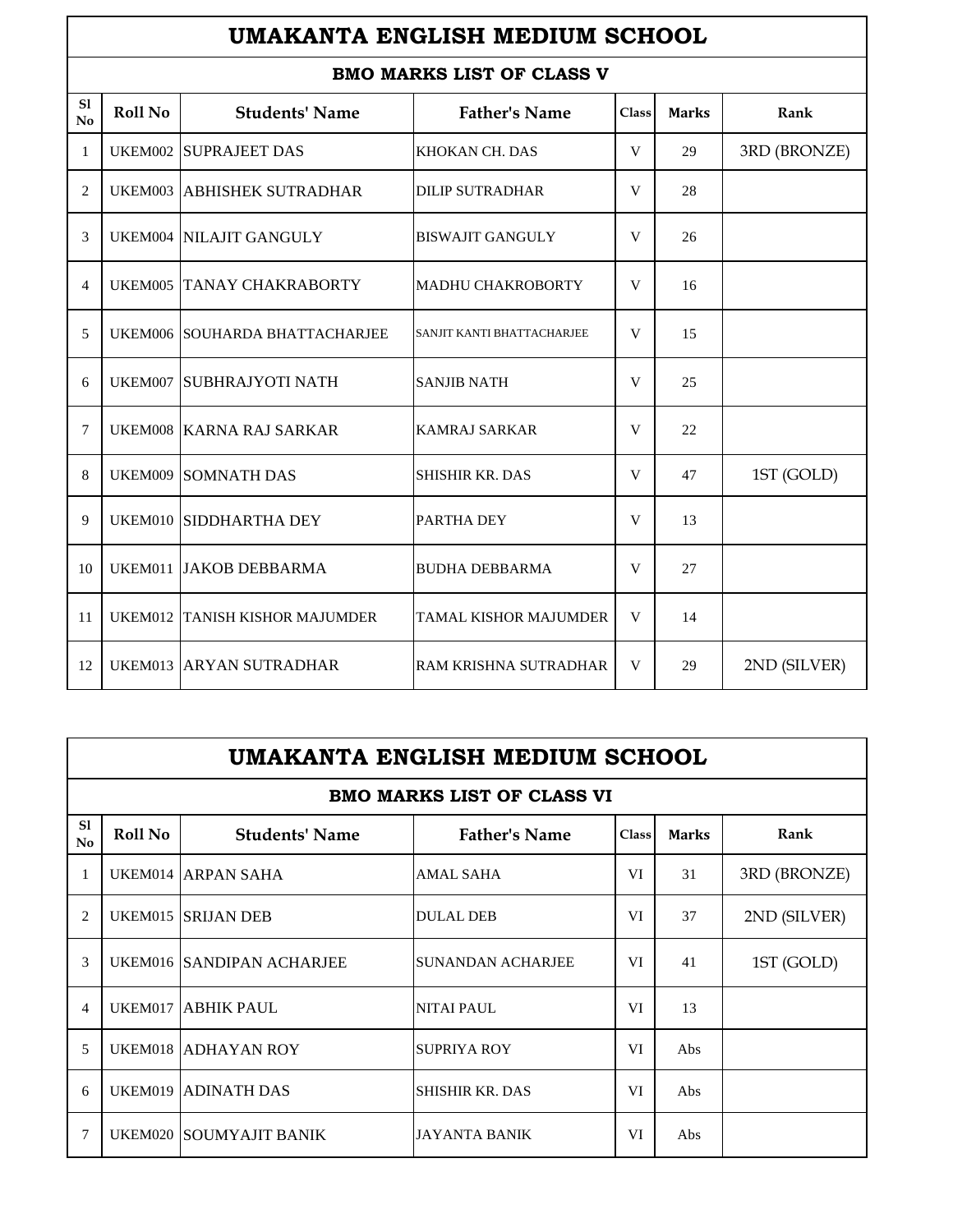|                              | UMAKANTA ENGLISH MEDIUM SCHOOL     |                                |                           |            |              |              |  |  |
|------------------------------|------------------------------------|--------------------------------|---------------------------|------------|--------------|--------------|--|--|
|                              | <b>BMO MARKS LIST OF CLASS VII</b> |                                |                           |            |              |              |  |  |
| S1<br>$\mathbf{N}\mathbf{o}$ | Roll No                            | <b>Students' Name</b>          | <b>Father's Name</b>      | Class      | <b>Marks</b> | Rank         |  |  |
| 1                            |                                    | <b>UKEM023 TANMAY DEBNATH</b>  | <b>TAPAN DEBNATH</b>      | <b>VII</b> | 14           |              |  |  |
| $\overline{2}$               |                                    | <b>UKEM024 GOURAV DAS</b>      | PRANAB DAS                | VII        | 24           |              |  |  |
| 3                            |                                    | UKEM025 ARNAB DEBNATH          | PRIYA LAL DEBNATH         | <b>VII</b> | 28           | 3RD (BRONZE) |  |  |
| $\overline{4}$               |                                    | <b>UKEM026 TADBHAB DAS</b>     | <b>TAPAN CH. DAS</b>      | VII        | 29           | 2ND (SILVER) |  |  |
| 5                            |                                    | UKEM027 SIDDESH DEB            | <b>SANJOY DEB</b>         | <b>VII</b> | 24           |              |  |  |
| 6                            |                                    | UKEM028 AYAN SAHA              | <b>RATAN SAHA</b>         | VII        | 26           |              |  |  |
| $\overline{7}$               |                                    | UKEM029 MD. ABRAR HASAN        | MD. SELIM                 | VII        | 26           |              |  |  |
| 8                            |                                    | UKEM030 AYUSH DAS PURKAYASTHA  | SUBRATA DAS PURKAYASTHA   | <b>VII</b> | Abs          |              |  |  |
| 9                            |                                    | UKEM031 ALIK MAJUMDER          | UTTAM MAJUMDER            | VII        | 18           |              |  |  |
| 10                           |                                    | <b>UKEM043 DEBTANOY HALDER</b> | <b>DHRUBAJYOTI HALDER</b> | <b>VII</b> | 35           | 1ST (GOLD)   |  |  |
| 11                           |                                    | <b>UKEM044 PARNABHA PAUL</b>   | PARTHAPRATIM PAUL         | <b>VII</b> | 23           |              |  |  |

 $\mathbf{r}$ 

|          | UMAKANTA ENGLISH MEDIUM SCHOOL                                                                   |                              |                                     |             |     |            |  |  |  |
|----------|--------------------------------------------------------------------------------------------------|------------------------------|-------------------------------------|-------------|-----|------------|--|--|--|
|          |                                                                                                  |                              | <b>BMO MARKS LIST OF CLASS VIII</b> |             |     |            |  |  |  |
| S1<br>No | <b>Father's Name</b><br>Roll No<br><b>Students' Name</b><br>Rank<br><b>Marks</b><br><b>Class</b> |                              |                                     |             |     |            |  |  |  |
|          |                                                                                                  | UKEM033 MEGHDOOT DATTA       | MRIGANKA SEKHAR DATTA               | <b>VIII</b> | 46  | 1ST (GOLD) |  |  |  |
| 2        |                                                                                                  | <b>UKEM034 ARNIK SEN</b>     | <b>CHANDAN KR. SEN</b>              | <b>VIII</b> | Abs |            |  |  |  |
| 3        |                                                                                                  | UKEM035 ARGHAJIT SAHA        | <b>JOY DEB SAHA</b>                 | <b>VIII</b> | Abs |            |  |  |  |
| 4        |                                                                                                  | <b>UKEM036 TAMBASWAR DEY</b> | <b>TAPASH DEY</b>                   | <b>VIII</b> | 19  |            |  |  |  |
|          |                                                                                                  | <b>DEEPANJAN SAHA</b>        | DIPAK SAHA                          | <b>VIII</b> | 18  |            |  |  |  |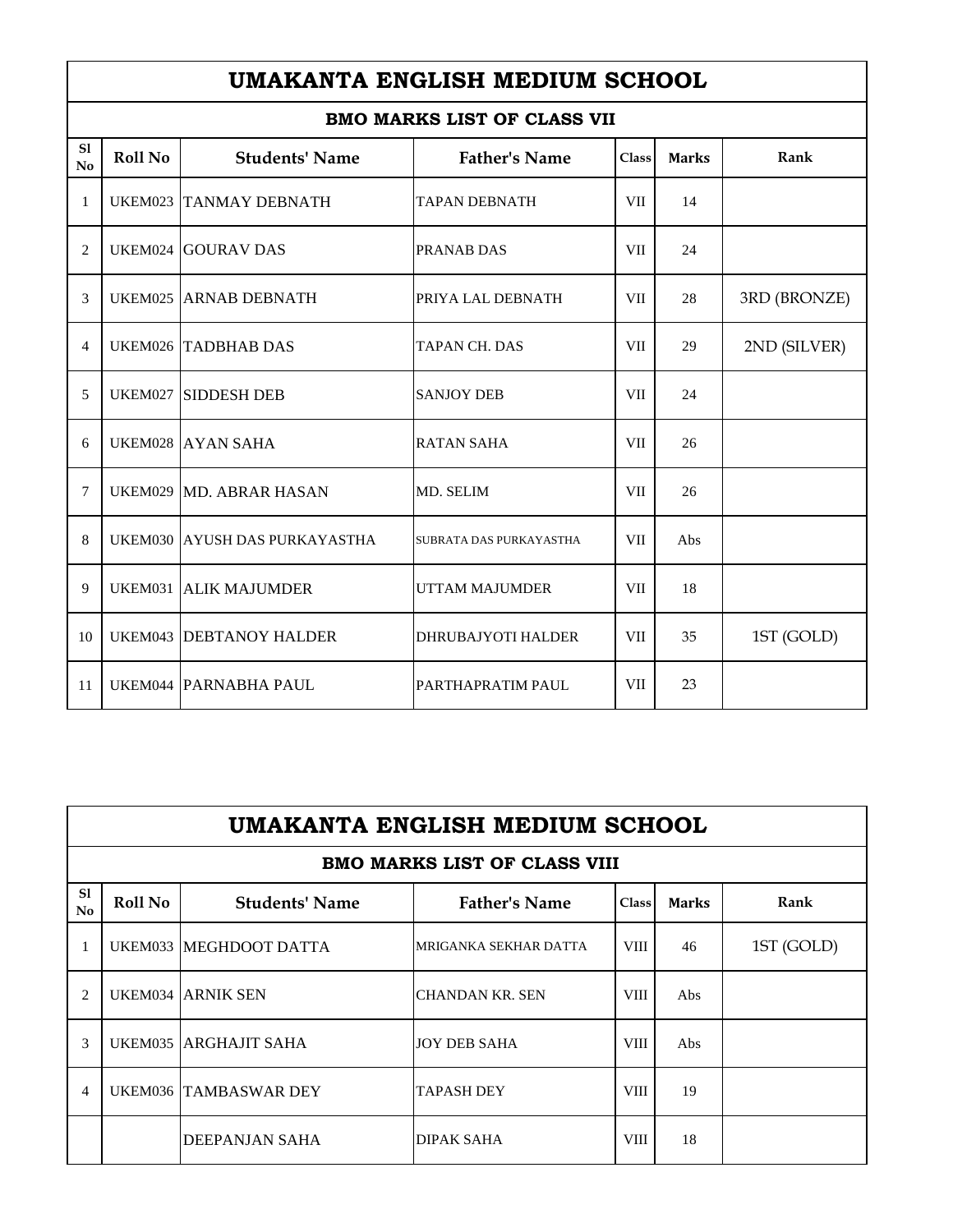|                                                                                                                     | UMAKANTA ENGLISH MEDIUM SCHOOL |                                |                                  |   |     |              |  |  |
|---------------------------------------------------------------------------------------------------------------------|--------------------------------|--------------------------------|----------------------------------|---|-----|--------------|--|--|
|                                                                                                                     |                                |                                | <b>BSO MARKS LIST OF CLASS V</b> |   |     |              |  |  |
| S1<br><b>Roll No</b><br><b>Father's Name</b><br><b>Students' Name</b><br><b>Marks</b><br>Rank<br><b>Class</b><br>No |                                |                                |                                  |   |     |              |  |  |
|                                                                                                                     |                                | UKEM002 SUPRAJEET DAS          | KHOKAN CH. DAS                   | V | 22  |              |  |  |
| 2                                                                                                                   |                                | UKEM007 ISUBHRAJYOTI NATH      | <b>SANJIB NATH</b>               | V | 23  | 3RD (BRONZE) |  |  |
| 3                                                                                                                   |                                | UKEM008 KARNA RAJ SARKAR       | <b>KAMRAJ SARKAR</b>             | V | Abs |              |  |  |
| 4                                                                                                                   |                                | <b>UKEM009 SOMNATH DAS</b>     | <b>SHISHIR KR. DAS</b>           | V | 38  | 1ST (GOLD)   |  |  |
| 5                                                                                                                   |                                | UKEM012 TAMISH KISHOR MAJUMDER | TAMAL KISHOR MAJUBDER            | V | 32  | 2ND (SILVER) |  |  |

|                                                                                                                     | UMAKANTA ENGLISH MEDIUM SCHOOL |                                  |                                   |    |     |              |  |  |  |
|---------------------------------------------------------------------------------------------------------------------|--------------------------------|----------------------------------|-----------------------------------|----|-----|--------------|--|--|--|
|                                                                                                                     |                                |                                  | <b>BSO MARKS LIST OF CLASS VI</b> |    |     |              |  |  |  |
| S1<br><b>Father's Name</b><br><b>Roll No</b><br><b>Students' Name</b><br>Rank<br><b>Marks</b><br><b>Class</b><br>No |                                |                                  |                                   |    |     |              |  |  |  |
|                                                                                                                     |                                | <b>UKEM016 SANDIPAN ACHARJEE</b> | SUNANDAN ACHARJEE                 | VI | 40  | 1ST (GOLD)   |  |  |  |
| $\overline{c}$                                                                                                      |                                | UKEM018 ADHAYAN ROY              | <b>SUPRIYA ROY</b>                | VI | Abs |              |  |  |  |
| 3                                                                                                                   |                                | UKEM019 ADINATH DAS              | SHISHIR KR. DAS                   | VI | 23  | 2ND (SILVER) |  |  |  |

|               | UMAKANTA ENGLISH MEDIUM SCHOOL                                                                          |                                |                                    |            |    |              |  |  |  |
|---------------|---------------------------------------------------------------------------------------------------------|--------------------------------|------------------------------------|------------|----|--------------|--|--|--|
|               |                                                                                                         |                                | <b>BSO MARKS LIST OF CLASS VII</b> |            |    |              |  |  |  |
| S1<br>No      | <b>Roll No</b><br><b>Father's Name</b><br><b>Students' Name</b><br><b>Marks</b><br>Rank<br><b>Class</b> |                                |                                    |            |    |              |  |  |  |
|               | UKEM022                                                                                                 | <b>SAMRAT PAUL</b>             | <b>SUBIR PAUL</b>                  | <b>VII</b> | 41 | 1ST (GOLD)   |  |  |  |
| 2             |                                                                                                         | UKEM025 ARNAB DEBNATH          | PRIYA LAL DEBNATH                  | <b>VII</b> | 25 |              |  |  |  |
| $\mathcal{F}$ |                                                                                                         | UKEM026 TADBHAB DAS            | TAPAN CH. DAS                      | <b>VII</b> | 28 |              |  |  |  |
| 4             | <b>UKEM027</b>                                                                                          | <b>SIDDESH DEB</b>             | <b>SANJOY DEB</b>                  | <b>VII</b> | 36 | 3RD (BRONZE) |  |  |  |
| 5             |                                                                                                         | <b>UKEM043 DEBTANOY HALDER</b> | <b>DHRUBAJYOTI HALDER</b>          | VII        | 38 | 2ND (SILVER) |  |  |  |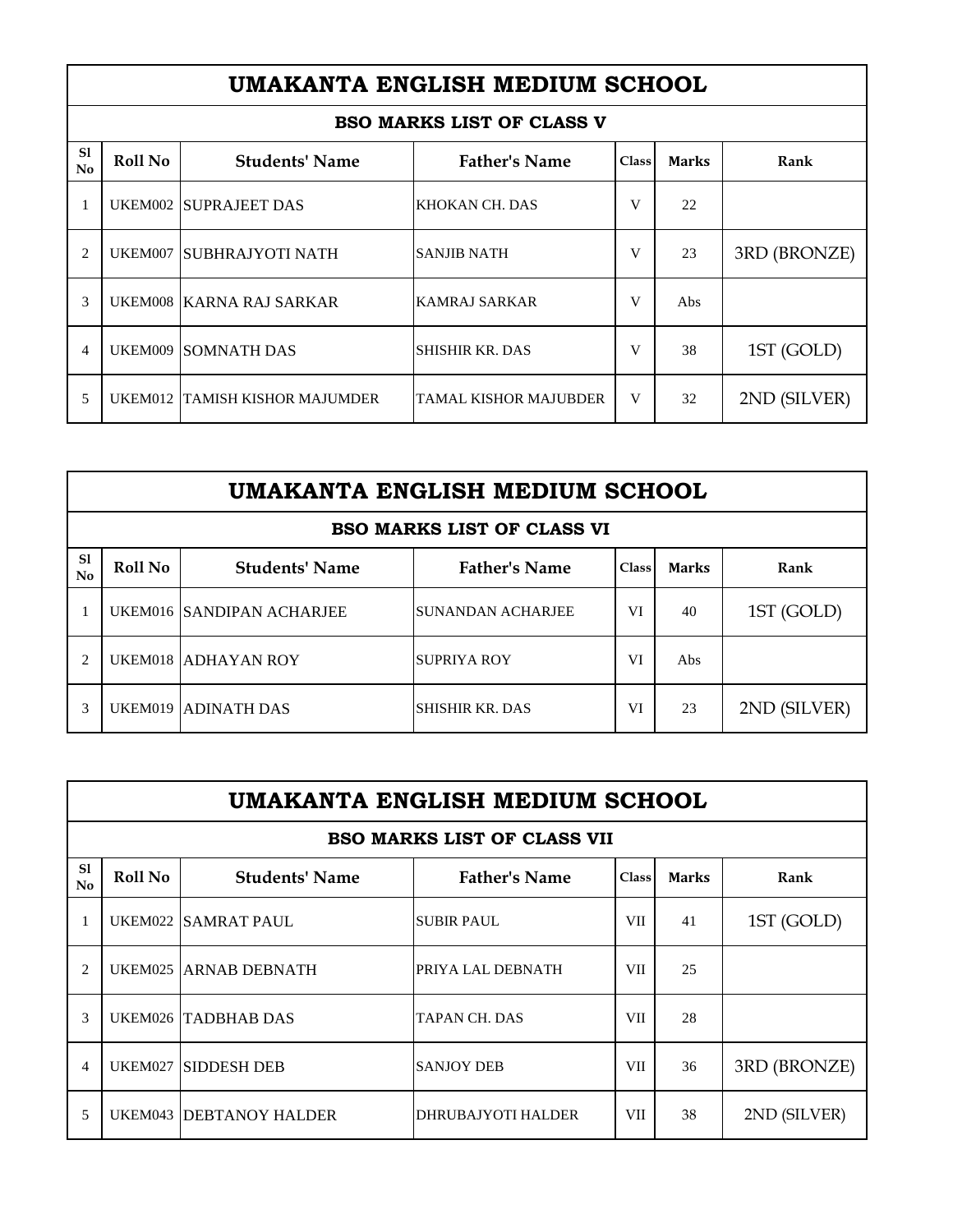|  | UKEM044 PARNABHA PAUL | PARTHAPRATIM PAUL |  |
|--|-----------------------|-------------------|--|

## **BSO MARKS LIST OF CLASS VIII**

|                 | BSO MARKS LIST OF CLASS VIII |                          |                          |              |              |              |  |  |
|-----------------|------------------------------|--------------------------|--------------------------|--------------|--------------|--------------|--|--|
| S1<br><b>No</b> | Roll No                      | <b>Students' Name</b>    | <b>Father's Name</b>     | <b>Class</b> | <b>Marks</b> | Rank         |  |  |
|                 |                              | UKEM032 OMRAJ BHARADWAJ  | <b>SATADAL BHARADWAJ</b> | VIII         | 32           | 3RD (BRONZE) |  |  |
| 2               |                              | UKEM033 MEGHDOOT DATTA   | MRIGANKA SEKHAR DATTA    | <b>VIII</b>  | 41           | 2ND (SILVER) |  |  |
| 3               |                              | <b>UKEM034 ARNIK SEN</b> | <b>CHANDAN KR. SEN</b>   | <b>VIII</b>  | 44           | 1ST (GOLD)   |  |  |
| 4               |                              | UKEM035 ARGHAJIT SAHA    | <b>JOY DEB SAHA</b>      | <b>VIII</b>  | Abs          |              |  |  |
| 5               |                              | UKEM036 TAMBASWAR DEY    | <b>TAPASH DEY</b>        | <b>VIII</b>  | 25           |              |  |  |

|          | UMAKANTA ENGLISH MEDIUM SCHOOL |                              |                                  |              |              |              |  |  |
|----------|--------------------------------|------------------------------|----------------------------------|--------------|--------------|--------------|--|--|
|          |                                |                              | <b>BEO MARKS LIST OF CLASS V</b> |              |              |              |  |  |
| S1<br>No | Roll No                        | <b>Students' Name</b>        | <b>Father's Name</b>             | <b>Class</b> | <b>Marks</b> | Rank         |  |  |
| 1        |                                | UKEM001 ANKUJA PAUL          | DEBABRATA PAUL                   | V            | 23           |              |  |  |
| 2        |                                | <b>UKEM002 SUPRAJEET DAS</b> | KHOKAN CH. DAS                   | V            | 28           |              |  |  |
| 3        |                                | UKEM007 SUBHRAJYOTI NATH     | <b>SANJIB NATH</b>               | V            | 30           | 3RD (BRONZE) |  |  |
| 4        |                                | UKEM008 KARNA RAJ SARKAR     | <b>KAMRAJ SARKAR</b>             | V            | Abs          |              |  |  |
| 5        |                                | <b>UKEM009 SOMNATH DAS</b>   | <b>SHISHIR KR. DAS</b>           | V            | 42           | 1ST (GOLD)   |  |  |
| 6        |                                | UKEM010 SIDDHARTHA DEY       | PARTHA DEY                       | V            | 29           |              |  |  |
| $\tau$   |                                | UKEM011 JAKOB DEBBARMA       | <b>BUDHA DEBBARMA</b>            | V            | 33           | 2ND (SILVER) |  |  |

|                                                      | UMAKANTA ENGLISH MEDIUM SCHOOL    |                       |                      |              |              |      |  |  |
|------------------------------------------------------|-----------------------------------|-----------------------|----------------------|--------------|--------------|------|--|--|
|                                                      | <b>BEO MARKS LIST OF CLASS VI</b> |                       |                      |              |              |      |  |  |
| -S1<br>No                                            | Roll No                           | <b>Students' Name</b> | <b>Father's Name</b> | <b>Class</b> | <b>Marks</b> | Rank |  |  |
| UKEM019 ADINATH DAS<br>ISHISHIR KR. DAS<br>VI<br>Abs |                                   |                       |                      |              |              |      |  |  |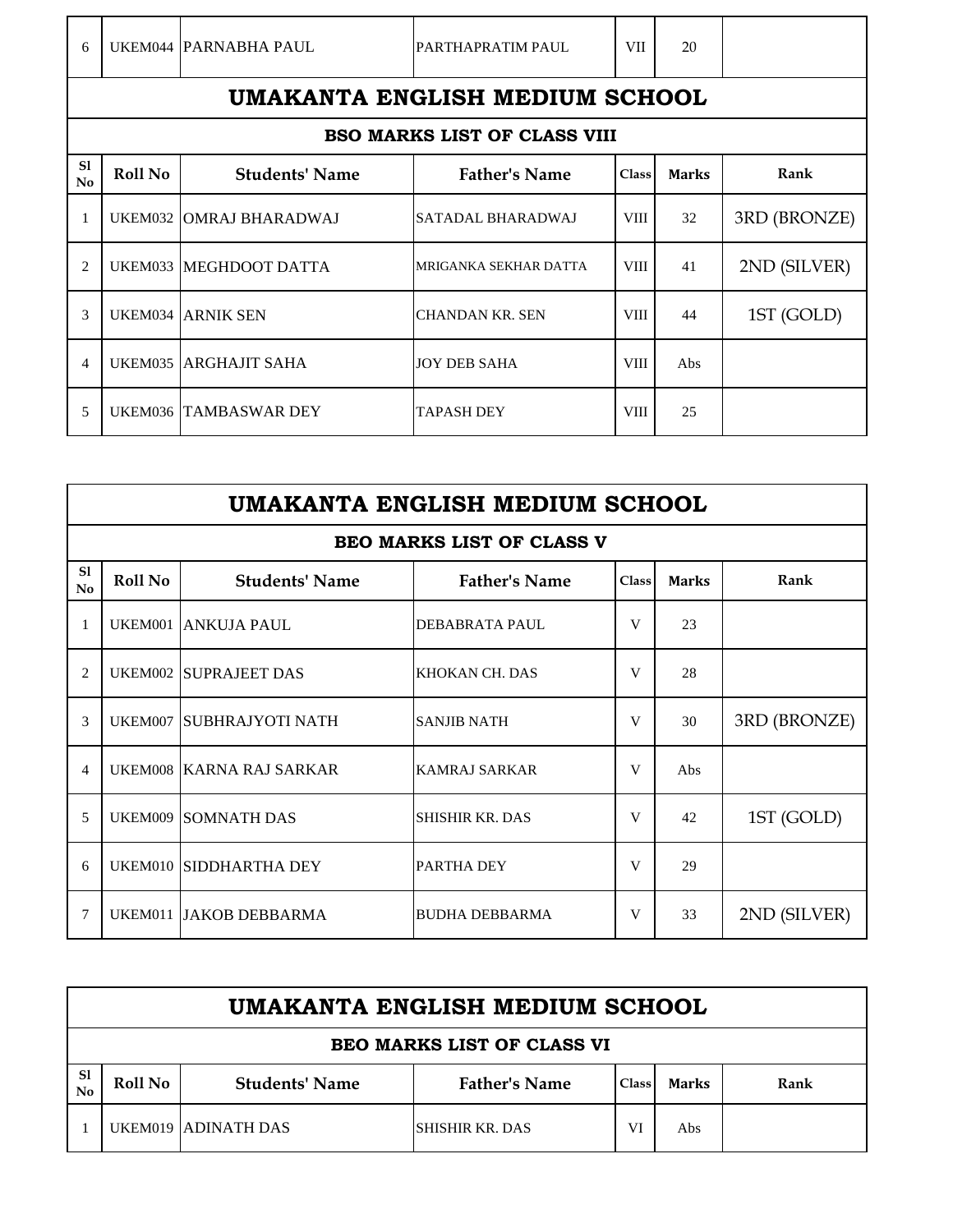|  | UKEM020 SOUMYAJIT BANIK | JAYANTA BANIK | VI | $\sim$<br>ت ب | 1ST (GOLD) |
|--|-------------------------|---------------|----|---------------|------------|
|  |                         |               |    |               |            |

| UMAKANTA ENGLISH MEDIUM SCHOOL     |                |                                |                          |            |              |              |  |
|------------------------------------|----------------|--------------------------------|--------------------------|------------|--------------|--------------|--|
| <b>BEO MARKS LIST OF CLASS VII</b> |                |                                |                          |            |              |              |  |
| S1<br>No                           | <b>Roll No</b> | <b>Students' Name</b>          | <b>Father's Name</b>     | Class      | <b>Marks</b> | Rank         |  |
| $\mathbf{1}$                       | UKEM021        | <b>DIPANJAN SUTRADHAR</b>      | <b>DEBOJIT SUTRADHAR</b> | <b>VII</b> | 35           | 1ST (GOLD)   |  |
| $\overline{2}$                     |                | UKEM028 AYAN SAHA              | RATAN SAHA               | <b>VII</b> | 26           |              |  |
| $\mathcal{R}$                      |                | UKEM029 MD. ABRAR HASAN        | MD. SELIM                | VII        | 29           | 3RD (BRONZE) |  |
| $\overline{4}$                     |                | UKEM030 AYUSH DAS PURKAYASTHA  | SUBRATA DAS PURKAYASTHA  | <b>VII</b> | Abs          |              |  |
| 5                                  |                | <b>UKEM043 DEBTANOY HALDER</b> | DHRUBAJYOTI HALDER       | VII.       | 33           | 2ND (SILVER) |  |
| 6                                  |                | UKEM044 PARNABHA PAUL          | PARTHAPRATIM PAUL        | <b>VII</b> | 23           |              |  |

|                                     | UMAKANTA ENGLISH MEDIUM SCHOOL |                             |                       |              |              |              |  |
|-------------------------------------|--------------------------------|-----------------------------|-----------------------|--------------|--------------|--------------|--|
| <b>BEO MARKS LIST OF CLASS VIII</b> |                                |                             |                       |              |              |              |  |
| <sub>S1</sub><br>No                 | Roll No                        | <b>Students' Name</b>       | <b>Father's Name</b>  | <b>Class</b> | <b>Marks</b> | Rank         |  |
|                                     |                                | UKEM032 OMRAJ BHARADWAJ     | SATADAL BHARADWAJ     | <b>VIII</b>  | 25           | 2ND (SILVER) |  |
| $\mathcal{D}_{\mathcal{L}}$         |                                | UKEM033 MEGHDOOT DATTA      | MRIGANKA SEKHAR DATTA | <b>VIII</b>  | 24           | 3RD (BRONZE) |  |
| 3                                   |                                | UKEM035 ARGHAJIT SAHA       | <b>JOY DEB SAHA</b>   | <b>VIII</b>  | Abs          |              |  |
| $\overline{4}$                      |                                | <b>UKEM036 TAMBASWAR DE</b> | <b>TAPASH DE</b>      | <b>VIII</b>  | 27           | 1ST (GOLD)   |  |

|                       | UMAKANTA ENGLISH MEDIUM SCHOOL |                                   |                      |              |              |      |  |  |
|-----------------------|--------------------------------|-----------------------------------|----------------------|--------------|--------------|------|--|--|
| <b>BCO MARKS LIST</b> |                                |                                   |                      |              |              |      |  |  |
| S1<br>No              | Roll No                        | <b>Students' Name</b>             | <b>Father's Name</b> | <b>Class</b> | <b>Marks</b> | Rank |  |  |
|                       |                                | <b>UKEM037 SUBHRANIL MAJUMDER</b> | ISUPRIYA MAJUMDER    | IX           | Abs          |      |  |  |
|                       |                                | UKEM038 RAMASISH DEY              | CHANDAN KR. DEY      | IX           | 19           |      |  |  |